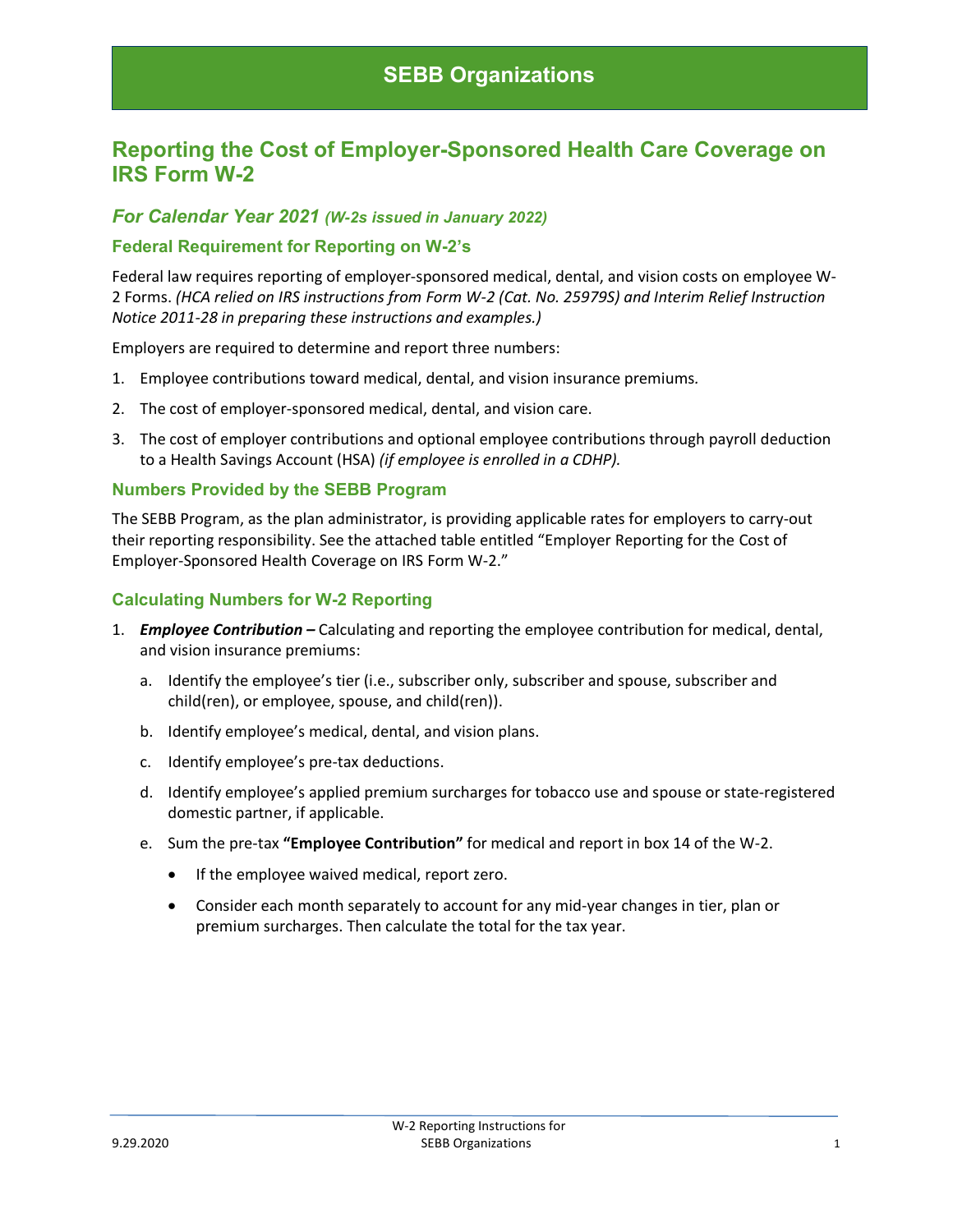- 2. *Employer Contribution –* Calculating and reporting the cost of employer-sponsored medical, dental, and vision care:
	- a. Identify the employee's tier (i.e., subscriber only, subscriber and spouse, subscriber and child(ren), or employee, spouse, and child(ren)).
	- b. Identify the employee's medical, dental, and vision plans.
	- c. Sum the **"Cost of Employer-Sponsored Medical Care", "Dental Care", and "Vision Care"** and report in box 12 of the W-2 using code DD.
		- If the employee waived medical, report dental and vision.
		- Consider each month separately to account for any mid-year changes in tier or plan. Then calculate the total for the tax year.
		- Include the cost of any non-tax qualified dependents medical insurance and state-registered domestic partner premium surcharges as part of the aggregate cost of health insurance. Report as defined in the guidance provided in the Tax Issues for Non-Qualified Tax dependents on the Rates page of th[e Benefits-Admins](https://www.hca.wa.gov/sebb-benefits-admins/rates-information) website.
- 3. *Health Savings Account –* Calculating and reporting the Health Savings Account (HSA) contribution of the employer and the employee:
	- a. Sum the **"Cost of Employer-Paid Health Savings Account"** plus any optional payroll deductions toward the HSA made by the employee plus the \$125 wellness incentive, if the employee received the incentive for 2021, and include in box 12 using code W.
		- Include both pre- and post-tax employee discretionary payroll deductions to the HSA.

## **Examples of Calculating and Reporting Employer-Sponsored Health Care Cost**

*Examples of calculating the employer-sponsored health care cost (#2 above) and cost of employer-paid and employer contributions to an HSA through payroll deduction (#3 above)*

**Example A –** *(see guidance letters A and A1 on the rate chart)*:

Single employee (subscriber) enrolled in Kaiser NW 2 for medical, Uniform Dental Plan for dental, EyeMed for vision and incurring the tobacco use premium surcharge.

| Kaiser NW 2                          |              | $$612.42$ (see A on rates chart)  |
|--------------------------------------|--------------|-----------------------------------|
| Uniform Dental Plan                  |              | + \$47.63 (see A1 on rates chart) |
| EyeMed                               |              | + \$ 5.96 (see A2 on rates chart  |
| <b>Tobacco Use Premium Surcharge</b> | $+$ \$ 25.00 |                                   |
| Total cost of health care per month  | \$691.01     |                                   |

Multiply total cost of health care per month by the number of months the employee was enrolled in the plans for that tax year. Report the total in box 12 on the W-2 form using code DD.